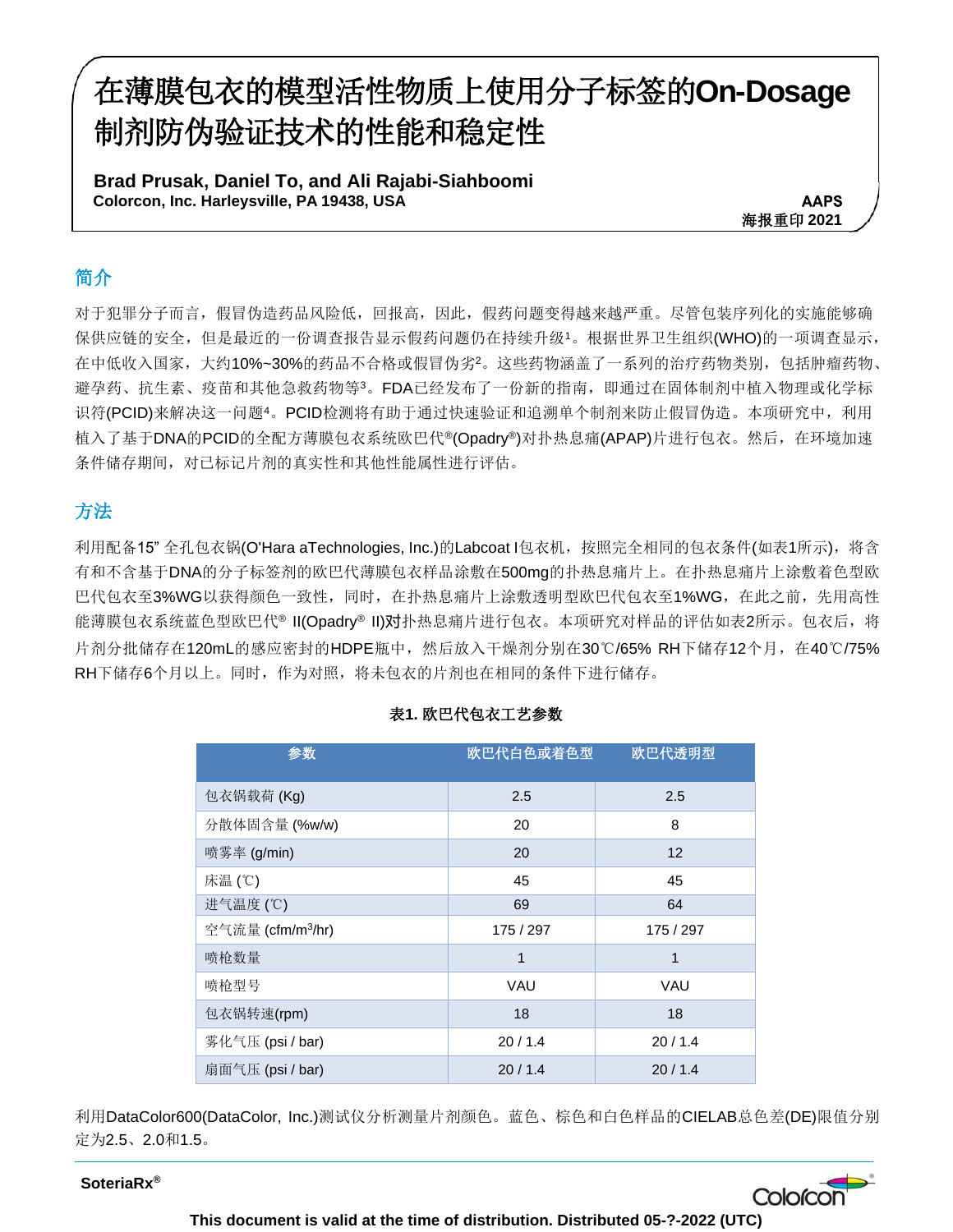利用基于实时聚合酶链反应(rt-PCR)的PCR便携式阅读器进行DNA检测。根据USP专著规范评估药物含量和药物溶出 度。

| 名称    | 涂敷着色型包衣至    | 涂敷透明型包衣至     |
|-------|-------------|--------------|
|       | 3% WG       | <b>1% WG</b> |
| 蓝色已标记 | 欧巴代蓝色 (已标记) | 2.5          |
| 棕色已标记 | 欧巴代棕色 (已标记) |              |
| 白色已标记 | 欧巴代白色 (已标记) |              |
| 透明已标记 | 欧巴代Ⅱ蓝色(未标记) | 欧巴代透明 (已标记)  |
| 白色未标记 | 欧巴代白色 (未标记) |              |

#### 表**2.** 在片剂样品上评估已标记和未标记包衣的构型

## 结果

如图1所示,包衣的片剂表面光滑美观,颜色分布均匀一致。对比白色标记(图1c)和白色未标记片剂(图1e),没有明显 差异。此外,当处于稳定状态时,片剂颜色在规格范围内,并且没有显示任何明显的颜色变化,如图2所示。

### 图**1.** 欧巴代包衣的和未包衣的片剂 **(a)**蓝色已标记,**(b)**棕色已标记,**(c)**白色已标记,**(d)**透明已标记涂敷于欧巴代 **II** 蓝色,**(e)**白色未标记和**(f)**未包衣。



#### 图**2.** 已标记和未标记的扑热息痛片通过储存在**30**℃**/65% RH 12**个月或**40**℃**/75% RH 6**个月稳定状态下的色差**(DE)**



**SoteriaRx®**

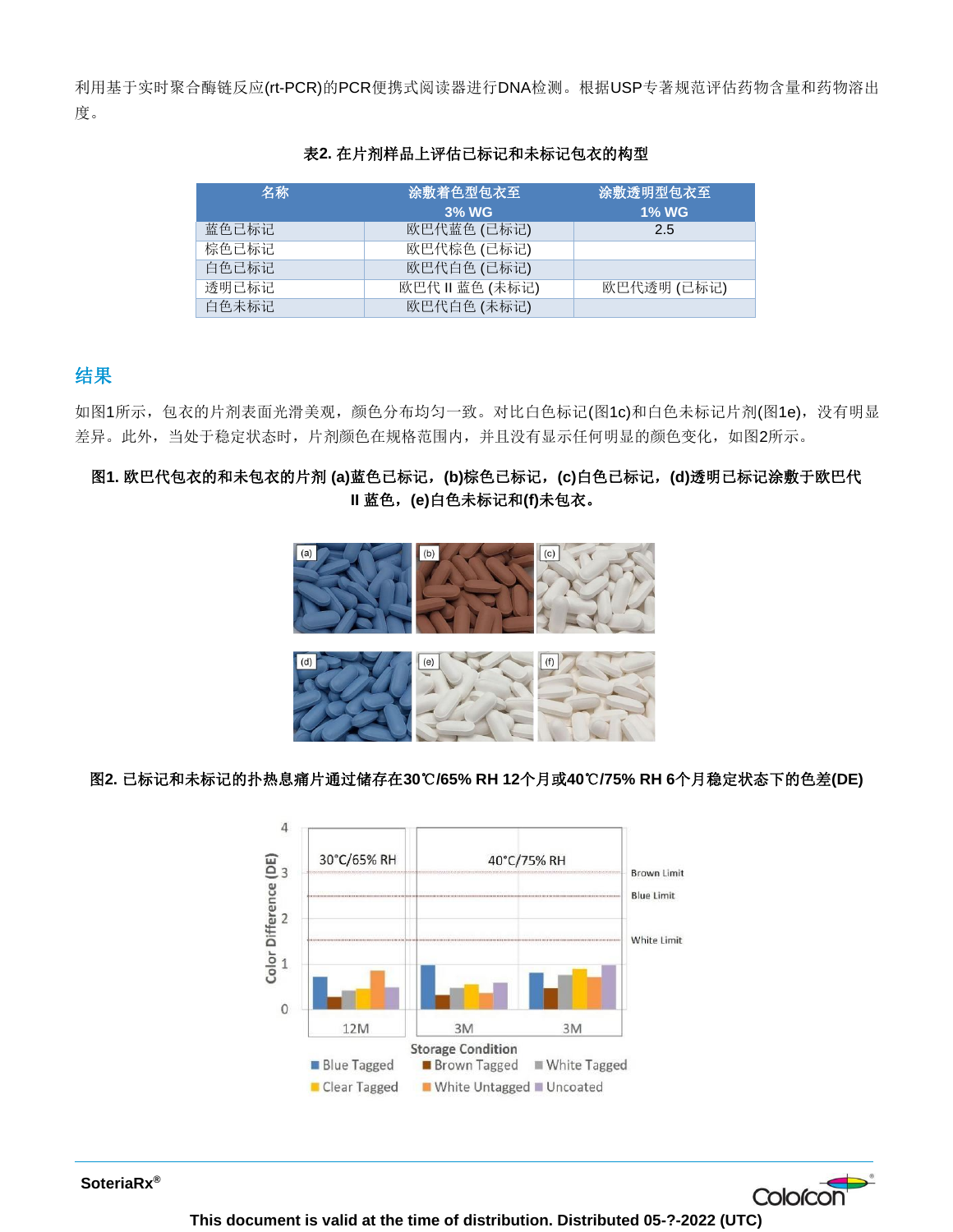#### 图**3.** 已标记和未标记的扑热息痛片储存在**30**℃**/65% RH 12**个月或**40**℃**/75% RH 6**个月后的循环阈值**(Cq)**



#### 图**4.** 已标记和未标记的扑热息痛片储存在**30**℃**/65% RH 12**个月或**40**℃**/75% RH 6**个月后的药物含量测定



#### 图**5.** 已标记和未标记的扑热息痛片储存在**40**℃**/75% RH 6**个月后的药物溶出曲线



## 结论

扑热息痛片可使用基于DNA的分子标签剂进行标记,分子标签剂可通过卡乐康的SoteriaRx® on-dose制剂防伪验证平台 获得。对含有基于DNA的分子标签剂的欧巴代薄膜包衣的片剂进行验证,并且将其与未包衣的片剂或不含标签剂的包衣 片剂区分开来。含有标签剂的欧巴代包衣可用于着色型包衣系统,通过颜色提供品牌差异化,或作为透明包衣涂敷于现 有的未标记片剂的薄膜包衣之上。在初始时间点或在加速条件下储存一段时间后,分子标签剂无法通过分析技术检测到,

#### **SoteriaRX®**